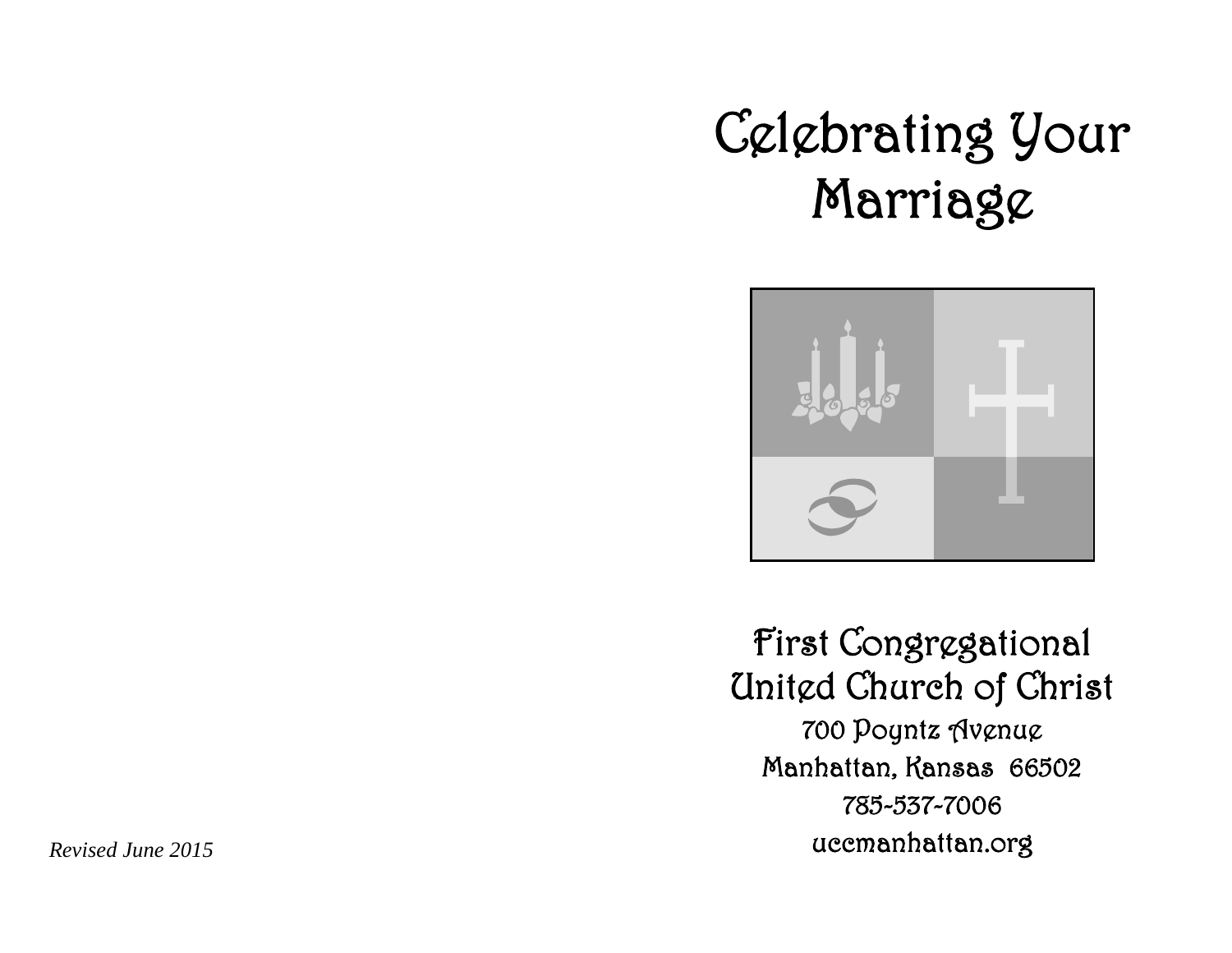## From Our Pastor

Congratulations on your upcoming marriage! At First Congregational United Church of Christ (FCUCC), we understand the essence of marriage to be a covenant commitment that has its foundation in the faithfulness of God's love. The marriage ceremony is the joyous occasion on which two people unite in the mutual exchange of covenant promises. We welcome both same-gender and opposite-gender marriages. We welcome second marriages. We welcome interfaith and interracial marriages. We know that love is what makes a family and we are delighted to celebrate with you.

My goal is to help you develop and plan celebration that is both personal and meaningful. The occasion is a service of worship, and the full participation of the congregation is encouraged through the use of scripture, prayers and music. Family and friends may be invited to share the leadership of worship. I am happy to incorporate creative ideas or simply celebrate with a standard, short and sweet service.

I hope the information contained in this booklet will answer many of the practical questions you may have. Should you decide to celebrate your union in our church, you will be asked to sign an agreement which indicates that you agree to abide by the policies outlined. Should you have further questions please call the church office at 537-7006.

*Grace & Peace, The Rev. Caela Simmons Wood* Pastor, First Congregational United Church of Christ

# **How to Begin**

Preliminary inquiries regarding weddings at the church may be made with the Administrative Assistant who will provide you with the "Celebrating Your Marriage" booklet and check the church calendar as to the availability of the church facilities and the services of the pastor, wedding coordinator, and organist. If you've not met the pastor or attended worship with us, we highly recommend that you meet, talk, or correspond with the pastor before making your deposit. **A date will be reserved on the church calendar upon the receipt of the signed agreement and payment of a non-refundable deposit of \$200.00 which will be applied to the overall fee.**

# **Planning the Celebration**

## Scheduling the Service

You will undoubtedly have a number of considerations to take into account in selecting a date and time for your celebration—family schedules, reception venues, and other events taking place in the community.

The church tries to be flexible concerning the hour or day of the week when the service may take place. While there are times and seasons when weddings are discouraged, they may be permitted if reasons exist why they cannot be held on another day and provided that they do not interfere with programs of the church which take priority. Services are discouraged on Sunday afternoon or evening, on December  $24<sup>th</sup>$  and  $25<sup>th</sup>$ , from Good Friday through Easter Day, or on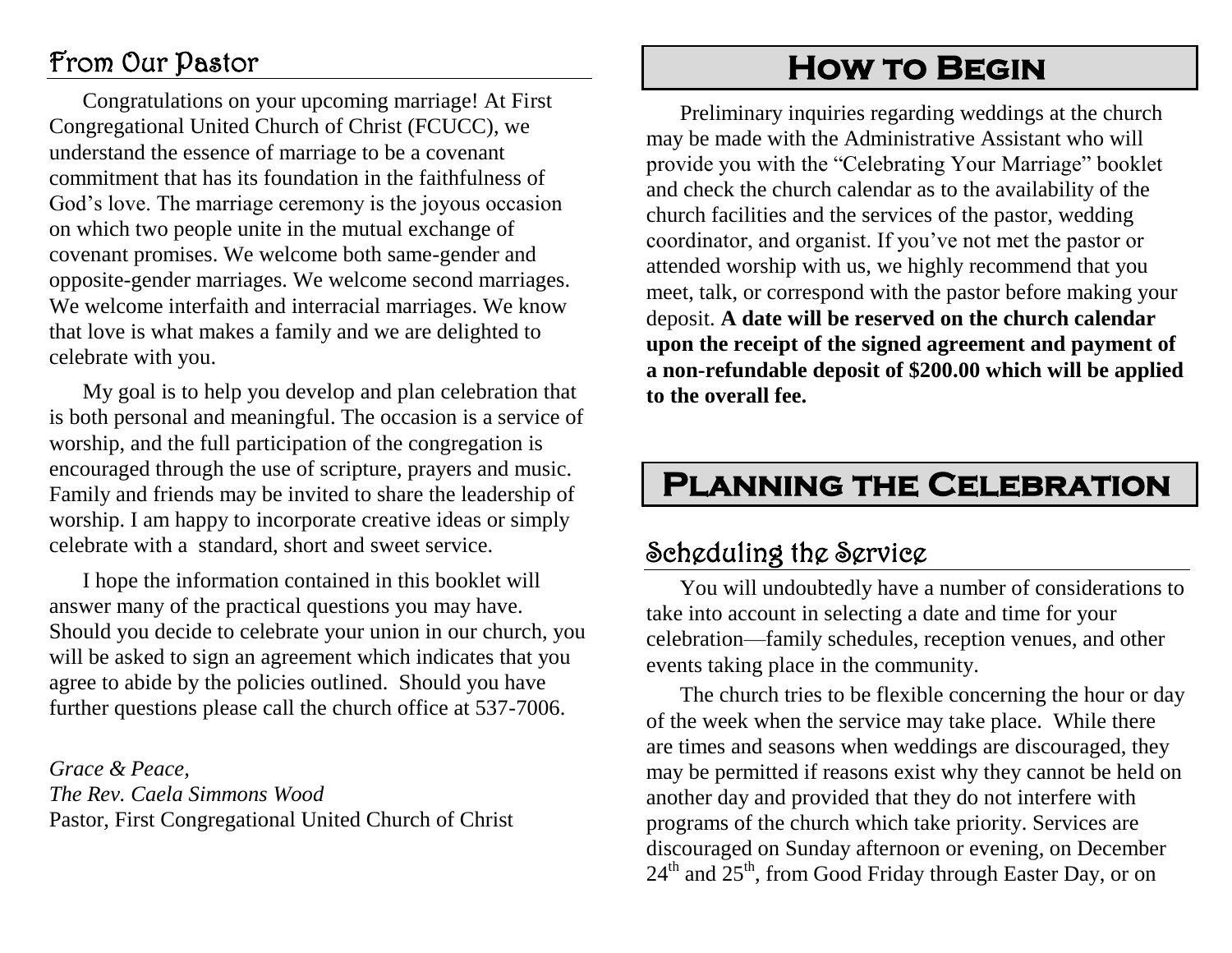#### other major holidays. **Any event scheduled at the church on a Saturday must be concluded by 6:00 P.M. so that the facilities can be made ready for Sunday worship.**

The building will be open no earlier than 3 hours prior to the ceremony. The church may be used a maximum of 2 hours after the announced time of the service. (For example, if your wedding is at 4:00 P.M., the church will be open for your use from 1:00 P.M. through 6:00 P.M.) If additional time is needed, it must be scheduled in advance and will require the payment of additional fees. Please note that other events and groups may be using the building on the same day at times other than the five hour period reserved for your ceremony.

## Rehearsal

The purpose of the rehearsal is to relieve participants of anxiety and confusion about the details of the service. Those details will be planned in advance by the couple and the pastor so that the rehearsal should take no longer than one hour. The rehearsal will also give the staff an opportunity to share important information with all participants.

The rehearsal for the service will be scheduled at a time convenient for the pastor, organist, and coordinator, and when all participants in the wedding ceremony can be present. All participants must arrive promptly for the rehearsal so that it can begin at the appointed time. The church will be open for the rehearsal 20 minutes before the rehearsal is scheduled to begin.

# **About Our Facilites**

## Church Furnishings & Appointments

The furnishings of the church sanctuary remain in place for marriage services. This includes the pulpit, lectern, communion table, baptismal font, etc. White paraments or the color of liturgical season may be used on the table, pulpit, and lectern for weddings and blessing ceremonies. A kneeling bench is available if desired. There are two small and two large flower stands available. If you choose to rent additional candelabra, dripless candles **must** be used.

In planning for flowers and other decorations, please ask the pastor or coordinator if you have questions about what may be appropriate. Only ribbons may be used to attach decorations to the ends of the pews. **Absolutely no tape or tacks may be used to attach anything to pews, walls, doors, or other parts of the building and its furnishings.** For the safety of you and your guests, no decorations which block access to and from the seating areas and exits, or which create an unsafe condition, are permitted.

For the comfort of your guests and the safe and efficient operation of the equipment, only the pastor or coordinator are to adjust thermostats, sound system, or other equipment in the church facility. It is your responsibility to let your wedding party, photographer, and others know this. Thermostats will not be adjusted below  $70^{\circ}$  in cooling season or above 70° in heating season. If thermostat settings are **tampered with, you will automatically forfeit your damage/cleaning deposit**.

There may be seasonal decorations in place in the sanctuary at the time of your ceremony. (For example,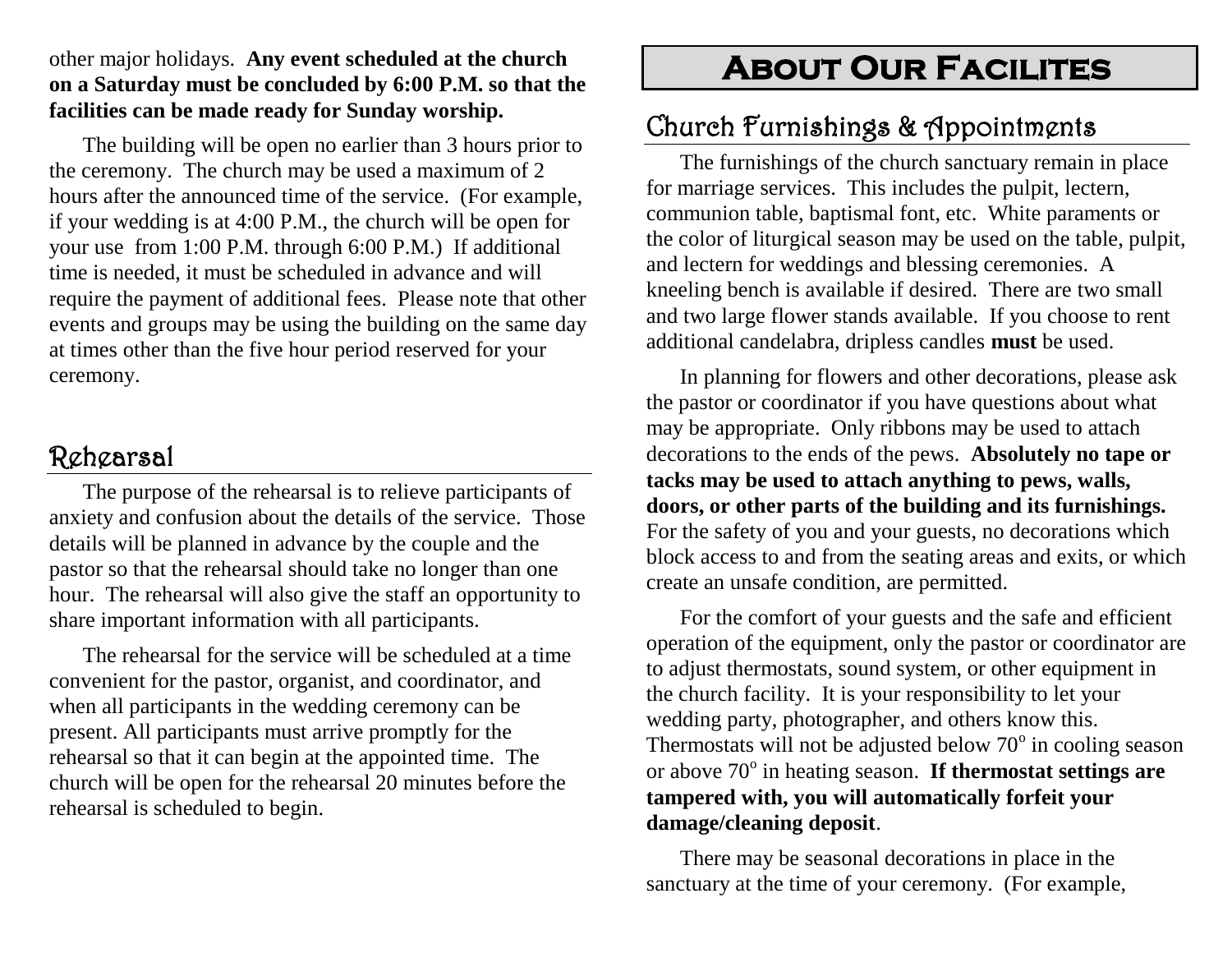poinsettias during Advent and Christmas.) You may add to them, but they will remain in place for your ceremony.

## Music & Musical Instruments

The sanctuary houses a Möller pipe organ and a grand piano which may be used in your wedding celebration. In addition, a Deagan tower chime in the church tower can be played as a part of your celebration. The tower chimes can be pealed as you exit from the church building. The organist will demonstrate the musical options available to you when you meet with them to plan for your service.

You may wish to engage musicians for your service in addition to the church organist. This should be discussed with the pastor and organist at the beginning of the planning process. You will be responsible for the payment of additional musicians whom you choose to engage. If you wish, we can recommend several qualified soloists for your selection. Vocal or instrumental soloists may be capable and experienced friends or family members. If you use a friend or family member, be sure that they know the music they will be performing. The organist is not expected to spend rehearsal time teaching notes to a soloist. It is the responsibility of the vocalist or instrumentalist to provide the music in the proper key one month prior to the ceremony. Photocopies are illegal and unacceptable.

Please note that our sound system is designed for speech reinforcement only. We do not play recorded music via the sound system.

## Dressing Rooms

Andover Hall (below the sanctuary) and the Conference Room (on the second floor) are available for the use of the couple and their attendants. Restrooms are available in both areas. You are permitted to have snack food, water, and soft drinks in these areas only on the day of the wedding. **Please do not leave purses or other valuables unattended during the rehearsal or service. The Church is not responsible for valuables left unattended.** 

## Accessibility

Our faciliy is fully accessible for wheelchair access. Restrooms that are gender netural, wheelchair-accessible, and large enough for caregivers to use are available. A changing table is located in our nursery. Please let the coordinator know in advance of any special needs, and we will do our best to help. If sign language interpreters or other special accommodations are needed, you are responsible for making such arrangements.

#### Nursery

The church does not provide nursery care during the rehearsal or ceremony. The nursery facility on the second floor may be used if arranged in advance and if you are willing to follow our safe church guidelines (two adults present, all adults have had a criminal background check). The church may be able to recommend an attendant if needed.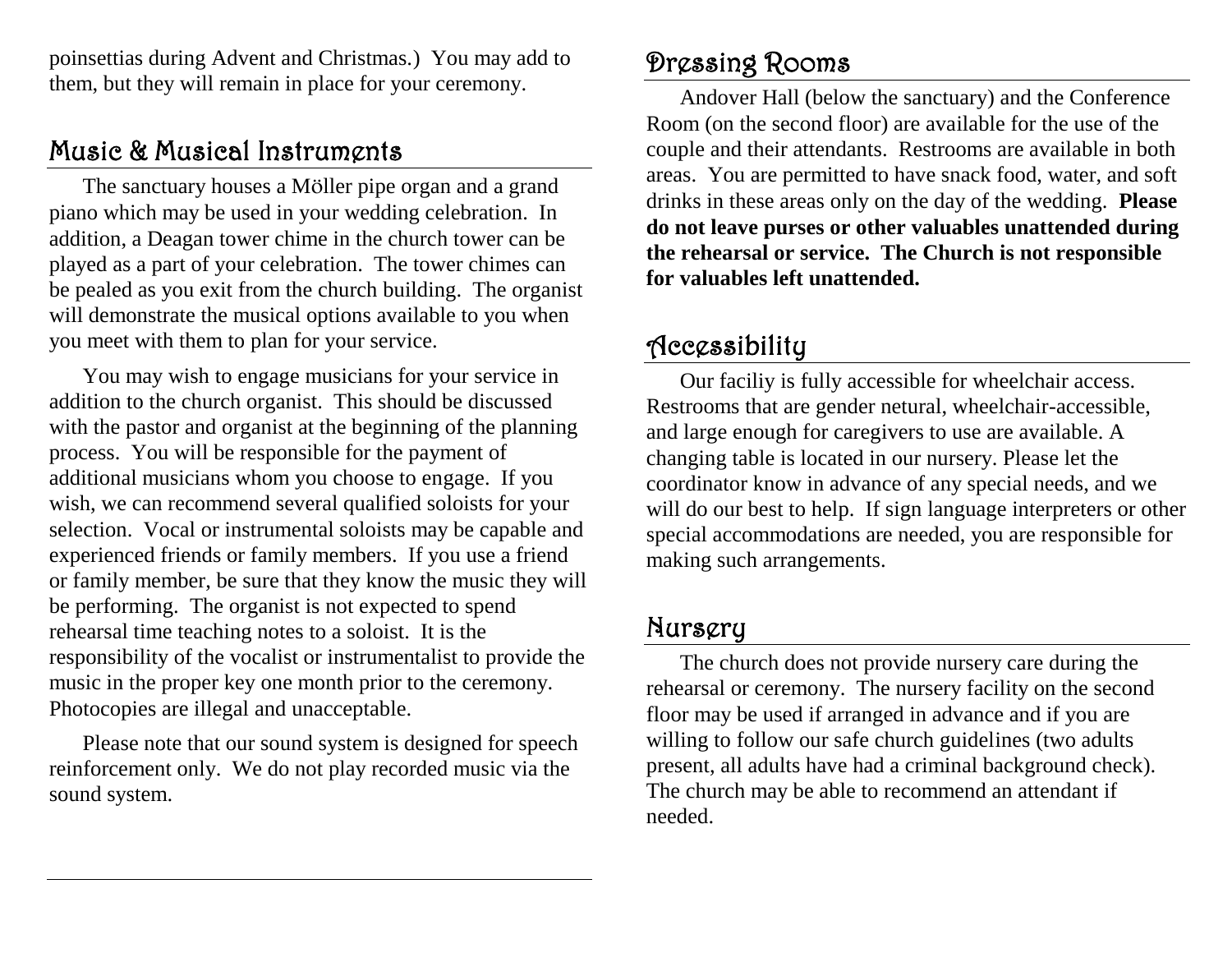# Photography and Video Recording

No flash pictures are to be taken during the ceremony. This applies to both your professional photographer and your guests. Available light cameras may be used by your photographer/videographer during the ceremony if it is not disruptive to others. This means that photographers and camera operators should do their work from the back of the room or from the balcony in an unobtrusive and professional manner. Photographers and videographers are not permitted in the aisles during the processional, the ceremony, or the recessional. Please inform your guests that flash pictures are not permitted during the worship service.

## Other Matters

In keeping with city ordinances and church policies:

- No smoking is permitted in the church building or within 20 feet of any entrance.
- The consumption of alcoholic beverages is not permitted on the church property.
- No rice, confetti, or birdseed is to be thrown outside the church. Bubbles are welcome.
- We are a downtown church and parking is limited. We ask that you be courteous to our neighbors in that regard. We have space for about 20 cars in the church parking lot. The coordinator and pastor will advise you of other areas where parking is permitted based on the time of your ceremony.

# **OUR STAFF**

## The Pastor

Marriage ceremonies at FCUCC are conducted by our pastor. She will assist you in planning the worship service. The pastor will provide you with an outline of the elements of a typical marriage service and can make other recommendations based on past experience. Together with the pastor, you will plan a service that is personal and meaningful. We are happy to work with couples who come from different faith traditions, and will help you create a service that reflects and honors those differing traditions.

Pre-marital counseling is vital for any couple making a commitment to share their lives together. **You have two options for completing your required pre-marital counseling:**

- 1) Our pastor is trained in Prepare-Enrich, which is the gold-standard for pre-marital counseling and is appropriate for same- or opposite-gender couples. You can expect to meet with the pastor 3-4 times to complete Prepare-Enrich and plan your service.
- 2) If you choose, you may complete your pre-marital counseling with another licensed therapist, counselor, or religious leader. Please talk to the pastor early if you'd like to use this option.

**Your pre-marital counseling must be completed at least one month before your service.** If you plan on using the pastor for your counseling, payment is due to her at the first counseling session.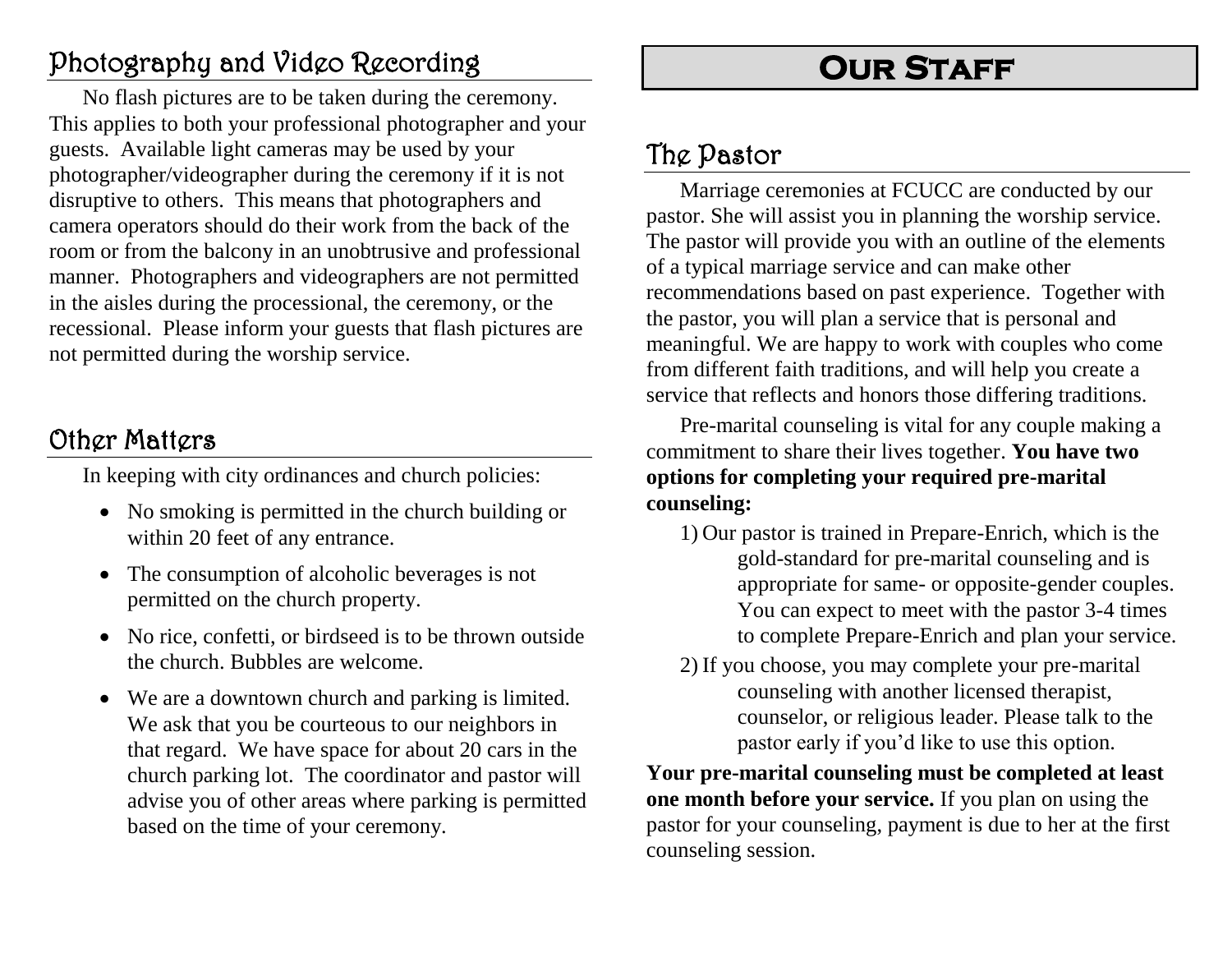# The Custodian

The custodian will perform all custodial duties pertaining to your ceremony and will strive to provide a clean and inviting environment for your celebration. The custodian will provide for normal cleaning needs following your rehearsal and ceremony. The custodian is not normally present during the rehearsal or ceremony.

Should the cleaning following your event take longer than 3 hours, a charge of \$30.00 per hour will be deducted from your damage/cleaning deposit.

## The Coordinator

The coordinator will assist the couple and pastor in a variety of ways. The coordinator will:

- Be available for pre-service planning, the rehearsal, and the ceremony. The coordinator will assist as needed and will ensure that the plans of the couple are followed.
- Schedule all necessary rooms on the church calendar on the appropriate days, and will secure keys and be available to open rooms as needed.
- Assist the pastor in conducting the rehearsal. On the day of the ceremony they will oversee the ushers in the seating of parents and other special guests, line up the wedding party, and assist with the wedding party's departure.
- Notify the custodian of the dates and times the building will be in use and when custodial services are needed.
- Control the heating and cooling of all parts of the building, the sound system, and the lighting while the building is in use by the wedding party.
- Be available to assist you on the day of the service with any emergencies that arise.
- Be responsible for all candles used and see that they are safely extinguished before leaving the building.

Please remember that the coordinator is required to be present when you are using the building. If they are needed for more time than the 5 hours allotted for the day of your service, you will be required to pay an additional \$50.00 per hour (one hour minimum) in advance.

# The Organist

One of our church organists will play or, if necessary, will provide for another experienced musician to play for your service. Should the couple wish to engage other musician(s), such arrangements must be approved by the church's incumbent pastor and musician at the beginning of the planning process.

The organist will be available to meet with you at a prearranged time to plan your service music. It is best to schedule this meeting well in advance of your ceremony—in any case not less than a month in advance. The organist will work with the couple to choose music that reflects your personal choices and is appropriate for a worship celebration. Not all music is appropriate for a church service, however, and the musician, in consultation with the pastor, will make the final determination in such matters.